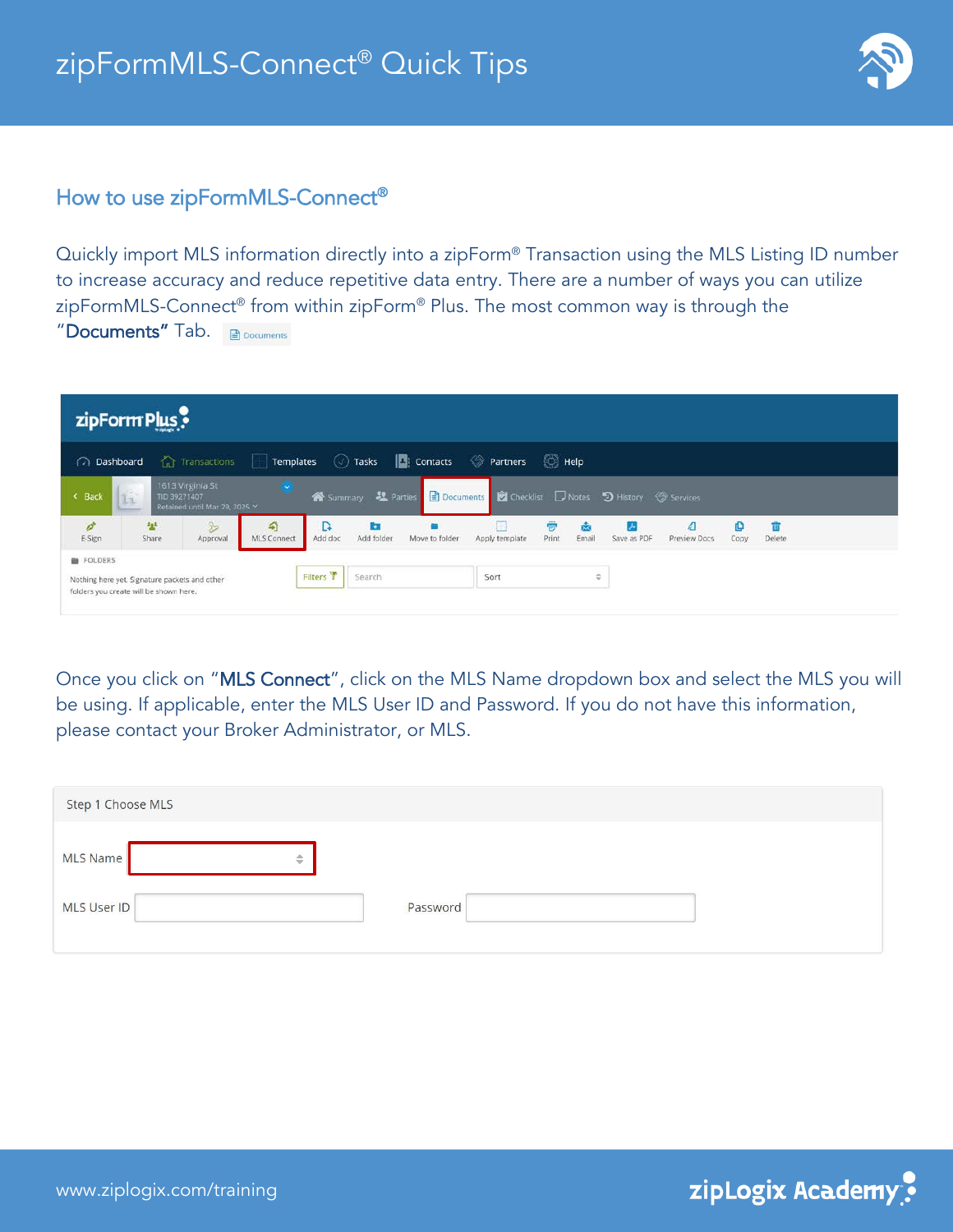

Ensure the appropriate "Listing Type" has populated and enter the MLS Listing ID. You may also allow the system to pull in the property photo by checking the "Include Property Photo" box. Click "Find" and verify the MLS details have been added. Click "Save"

| Step 2 Find Property                                                        |                                                                   |                                                              |
|-----------------------------------------------------------------------------|-------------------------------------------------------------------|--------------------------------------------------------------|
| <b>Listing Type</b><br>Residential<br>$\Rightarrow$                         | MLS Listing ID                                                    | Include Property Photo<br>Find $\rightarrow$<br>$\checkmark$ |
| Address 1613 VIRGINIA ST<br>City ANNAPOLIS<br>State MD<br>Postal Code 21401 | Listing ID<br>Listing Price 439500.0<br>Date 20170919<br>Agent ID |                                                              |
|                                                                             | Cancel x<br>Save $\vee$                                           |                                                              |

After clicking "Save", you will see "Update Successful" displayed on the Documents page

| zipForm Plus                                                                            |             |                                                                   |                         |              |                 |                                                                                                  |                     |            | <b>Update Successful</b> |             |              |           |              |  |  |  |
|-----------------------------------------------------------------------------------------|-------------|-------------------------------------------------------------------|-------------------------|--------------|-----------------|--------------------------------------------------------------------------------------------------|---------------------|------------|--------------------------|-------------|--------------|-----------|--------------|--|--|--|
| nashboard a Transactions                                                                |             |                                                                   |                         |              |                 | Templates (2) Tasks   C: Contacts <> Partners << B: Help                                         |                     |            |                          |             |              |           |              |  |  |  |
| < Back                                                                                  |             | 1613 Virginia St<br>TID 39271407<br>Retained until Mar 29, 2025 Y |                         |              |                 | ※ Summary <u>&amp;</u> Parties <mark>■ Documents 卷</mark> Checklist ■ Notes り History ◆ Services |                     |            |                          |             |              |           |              |  |  |  |
| ö<br>E-Sign                                                                             | 22<br>Share | B<br>Approval                                                     | 수<br><b>MLS Connect</b> | R<br>Add doc | m<br>Add folder | Move to folder                                                                                   | Æ<br>Apply template | ÷<br>Print | Email                    | Save as PDF | Preview Docs | o<br>Copy | 雷<br>Delete. |  |  |  |
| FOLDERS                                                                                 |             |                                                                   |                         |              |                 |                                                                                                  |                     |            |                          |             |              |           |              |  |  |  |
| Nothing here yet. Signature packets and other<br>folders you create will be shown here. |             |                                                                   |                         | Filters Y    | Search          |                                                                                                  | Sort                |            | ÷                        |             |              |           |              |  |  |  |

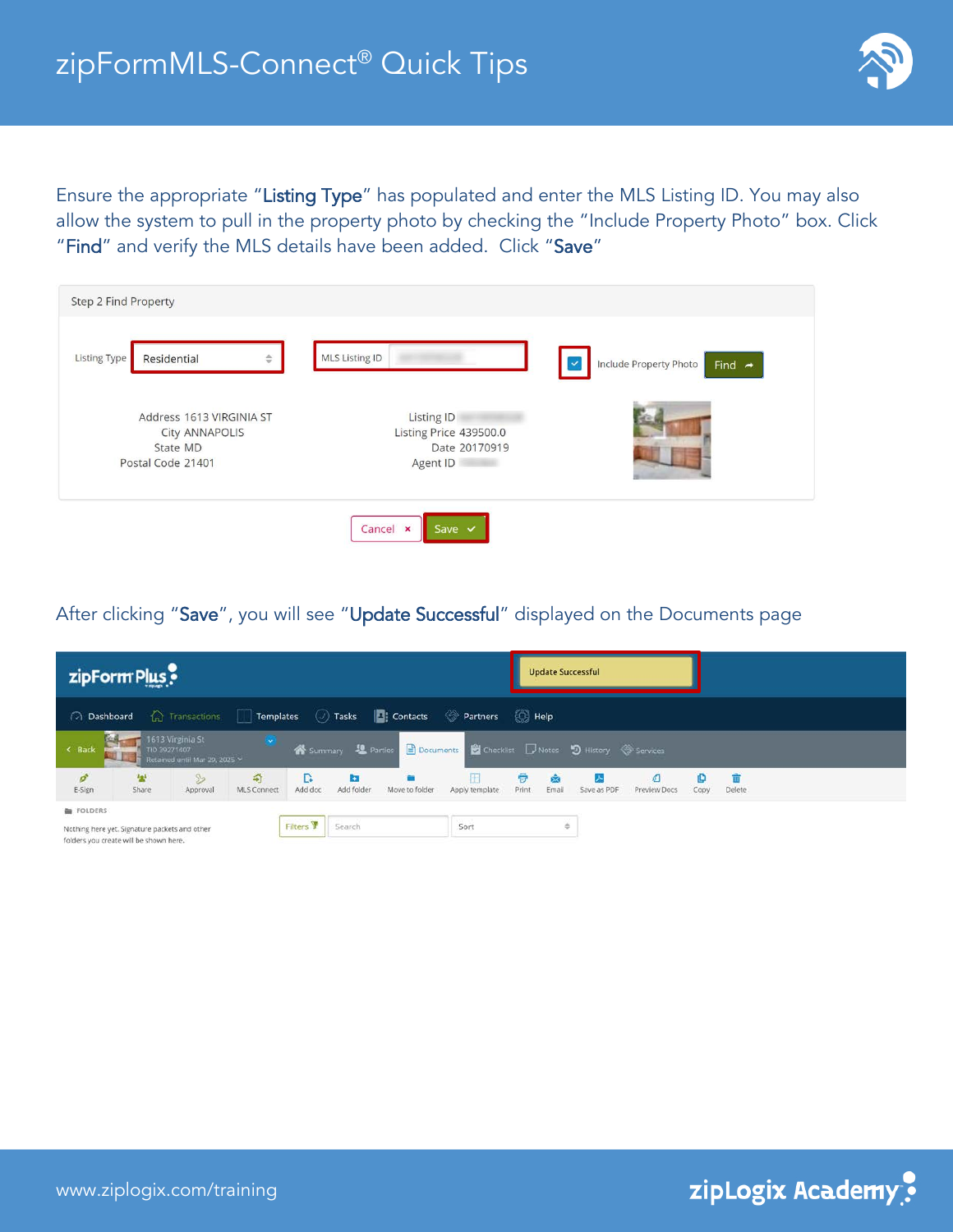



MLS information will be found in both the "Property Summary" and the parties launchpad area of the Transaction Summary.

| zipForm Plus                                                                  |                     |                                                                    |                                                                                      |                    |                          |                                          | DED S - Me ( B B B)                       |                         |
|-------------------------------------------------------------------------------|---------------------|--------------------------------------------------------------------|--------------------------------------------------------------------------------------|--------------------|--------------------------|------------------------------------------|-------------------------------------------|-------------------------|
| ashboard                                                                      |                     | Transactions Templates (2) Tasks Ti Contacts (2) Partners (2) Help |                                                                                      |                    |                          |                                          |                                           |                         |
| 613 Virginia St<br>TID 39271407<br>$\leq$ Back<br>Retained until Mar 29, 2025 |                     |                                                                    | Summary 12 Parties <b>B</b> Documents <b>B</b> Checklet D Notes D History @ Services |                    |                          |                                          |                                           | ALL FORMS <             |
|                                                                               |                     | <b>F</b> Active<br>÷.                                              | SET APPROVAL<br>CLOSE TRANSACTION                                                    |                    |                          |                                          |                                           |                         |
| <b>Rosalind Agent</b>                                                         |                     | <b>Property Summary</b>                                            |                                                                                      |                    | 1                        | Â.                                       | $\overrightarrow{O}$                      |                         |
| Purchase Residential                                                          |                     | MLS Number                                                         | AA10058328                                                                           | Municipality Type  | ANNAPOLIS                | <b>Add Document</b>                      | Sign                                      | <b>Apply Template</b>   |
| TID<br>39271407                                                               |                     | <b>Street Address</b>                                              | 1613 VIRGINIA ST                                                                     | Zoning             |                          |                                          |                                           |                         |
| Modified<br>1 hour ago                                                        |                     | Unit Number                                                        |                                                                                      | Lot Number         | 11                       | 譽                                        | 凸                                         | llm                     |
|                                                                               |                     | City                                                               | ANNAPOLIS                                                                            | Block Number       |                          | <b>Share Docs</b>                        | <b>Email Docs to Txn</b>                  | <b>Fax Docs to Txrt</b> |
|                                                                               |                     | County                                                             | ANNE ARUNDEL                                                                         | Plat Book Number   |                          |                                          |                                           |                         |
|                                                                               |                     | State:                                                             | MD.                                                                                  | Page Number        |                          |                                          | zip.                                      |                         |
| Buyer                                                                         | Lender              | Zip:                                                               | 21401                                                                                | Assessors Parcel # | 2386                     |                                          | by zipLogix"                              |                         |
|                                                                               |                     | Subdivision                                                        | <b>HOMEWOOD</b>                                                                      | Parcel/Sidwell #   | 020655190023802          | <b>Title, Mortgage &amp; Inspections</b> |                                           |                         |
|                                                                               |                     | Year Built                                                         | 1989                                                                                 | Legal Description  |                          |                                          |                                           |                         |
| Escrow Officer                                                                | Title Officer       | <b>School District</b>                                             |                                                                                      |                    |                          |                                          | Insurance, Finance & Property Disclosures | 雷                       |
|                                                                               |                     |                                                                    |                                                                                      |                    |                          | <b>Client Services</b>                   |                                           |                         |
|                                                                               |                     | <b>Purchase Summary</b>                                            |                                                                                      |                    | $\overline{\phantom{a}}$ | Marketing & Productivity                 |                                           |                         |
|                                                                               | <b>Tyler Broker</b> | Offer Date                                                         |                                                                                      | Initial Deposit    |                          |                                          |                                           |                         |

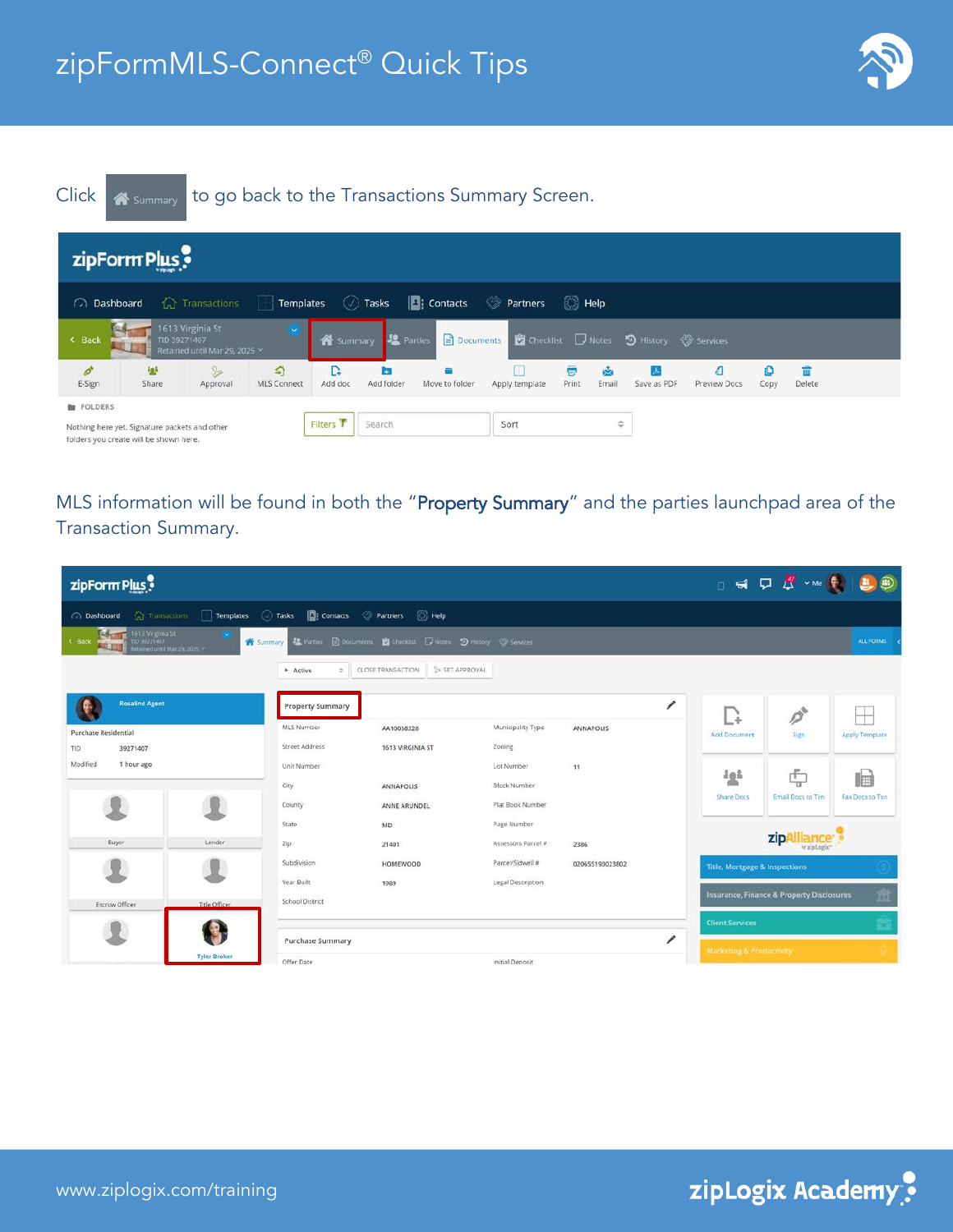

## Once you open a form inside your transaction, for example, your Cover Sheet, you will see the MLS information populated. Please keep in mind that information that is populated over from your MLS has been specifically requested by your MLS/Association.

|                                                                                                                                                                                | <b>SELLING BROKER INFORMATION</b>                                                                                             |  |
|--------------------------------------------------------------------------------------------------------------------------------------------------------------------------------|-------------------------------------------------------------------------------------------------------------------------------|--|
| Selling Broker Firm Name<br>Selling Office ID#:<br>Street Address<br>$City$<br>State<br>Zip Code<br>Telephone Number<br>Fax Number                                             |                                                                                                                               |  |
| Selling Agent Name<br>Agent ID#:<br>Agent's Phone Number<br>Cellular Phone Number<br>Email Address<br>Selling Agent Lic #                                                      |                                                                                                                               |  |
|                                                                                                                                                                                | <b>LISTING BROKER INFORMATION</b>                                                                                             |  |
| Listing Broker Firm Name<br>Listing Office $ID#$ :<br>Street Address<br>Zip Code<br>Telephone Number<br>Fax Number                                                             | <b>ABC Brokerage</b><br><b>ABC234</b><br>18070 15 Mile Road<br><b>Fraser</b><br>МI<br>48026<br>(888)318-2660<br>(888)318-2661 |  |
| Listing Agent Name<br>Agent ID#: $\dots\dots\dots\dots$<br>Agent's Phone Number<br>Cellular Phone Number<br>Email Address<br>$\blacksquare$ isting Agent Lic # $\ldots \ldots$ | <b>Jane Agent</b><br>12345<br>(888)318-2660<br>zipTraining@gmail.com                                                          |  |